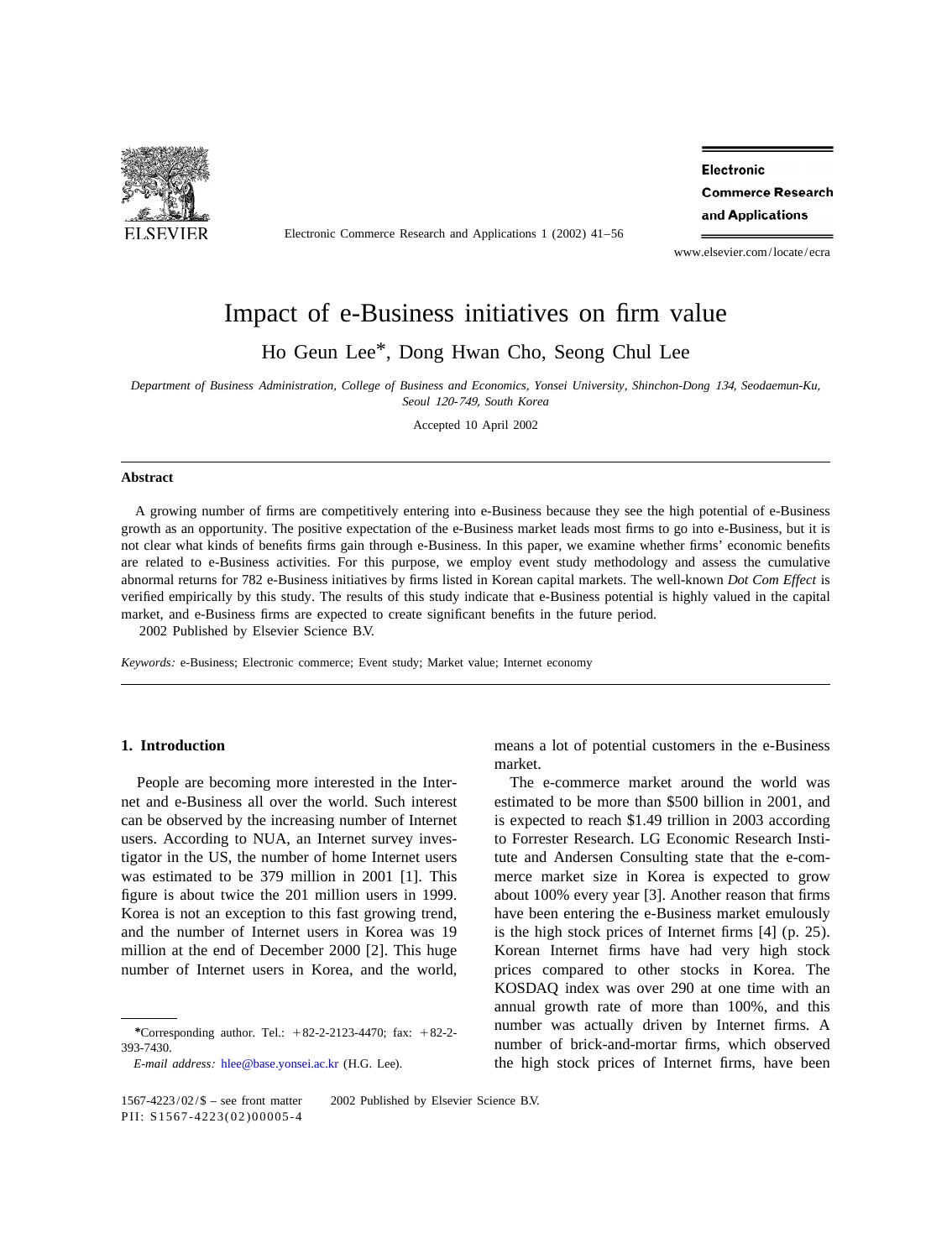making efforts to enter e-Business, and new Internet study methodology, which is based on the efficient

arena looking at the fast growing number of Internet streams from managerial initiatives announced by users and the rapid growth of the e-commerce firms, a judgment subsequently reflected in the stock market, evidence of the benefits to firms from e- price of the firm. If e-Business activities enhance Business initiatives is far from unequivocal, and the future cash flows, the capital market would respond costs of entry are real and overwhelming. Consider- favorably to e-Business announcements by firms, and able up-front investments for creating e-Business this would be reflected in a positive movement of capabilities are required to be a viable player in the their stock price. Event study methodologies are very current e-Business environment. According to a useful tools for management researchers to examine recent report, the construction and engineering indus- the consensus estimates regarding the future benefit try spent \$1,863 per employee for e-commerce streams attributable to organizational initiatives [9] initiatives, compared with the financial services (p. 626). sector which made e-commerce investments of The impact of e-commerce initiatives on the \$13,628 per worker [5]. The Gartner Group estimates market value of firms in the USA was investigated that the average cost of developing and launching an by Subramani and Walden [8]. They validated the e-Business web site is \$1 million, and it needs \$5–20 popular notion of the Dot Com Effect by showing million to achieve market differentiation that sets it that the Abnormal Returns of e-commerce initiatives apart from the competition [6]. Further, the publicly were greater than the normal market returns. Howreported figures for hardware and software expendi- ever, their research interest was confined to e-comtures in e-Business ventures comprise only 21% of merce firms and a small number of e-commerce the overall costs, with the predominant expense initiatives. This study differs from theirs in two being the labor costs for developing the site and distinct ways. First, we have expanded the types of implementing interfaces to back-end business appli- e-Business firms investigated as well as these firms' cations. This cost of development and implementa- e-Business initiative types, so that broader ranges of tion of web sites is expected to rise by 25% annually e-Business activities can be evaluated. Second, e- [7]. Business initiatives are analyzed in two different

needs to promote its e-Business web site. This effort whether similar e-Business initiatives result in differcan include putting banner ads in one of the portal ent firm values in the two markets. sites, or placing commercials in newspapers, In this paper, we empirically study the *Dot Com* magazines, or on TV. As the number of e-Business *Effect* in Korea by assessing the value implications firms is growing from day to day, these kinds of of e-Business initiatives announced by firms. We costs are inevitable, and it looks as if the amount of examine if the economic value of e-Business initiamoney required for such advertising is increasing [8] tives is linked to the nature of the stock market, (p. 136). Although e-Business requires many such whether the stock market is KSE (Korea Stock costs, a growing number of firms are making, or Exchange) or KOSDAQ. We also investigate if the considering making, such investments both in in- economic value of e-Business initiatives is associated formation technologies and in organizational changes with the nature of the e-Business firm layers, related to e-Business. A research question that whether the layer is Internet infrastructure, applicafollows is: *What are the economic returns to firms* tion, intermediary or commerce. It is assessed if the *from engaging in e-Business*? profitability of e-Business initiatives is influenced by

firms based on the economic returns they receive relates to business-to-consumer e-commerce or through e-Business activities. We analyze the impact business-to-business e-commerce. It is also examined of e-Business initiatives on the market value of firms if the profitability of e-Business is related to the in Korea. For this purpose, we employ the event types of e-Business initiatives.

start-ups have been increasing. market hypothesis. In an efficient capital market, Although many companies enter the e-Business investors are believed to recognize future benefit

Once these investments are in place, the company capital markets (KSE and KOSDAQ) to investigate

In this paper, we focus on the market value of the nature of the e-Business initiative, whether it